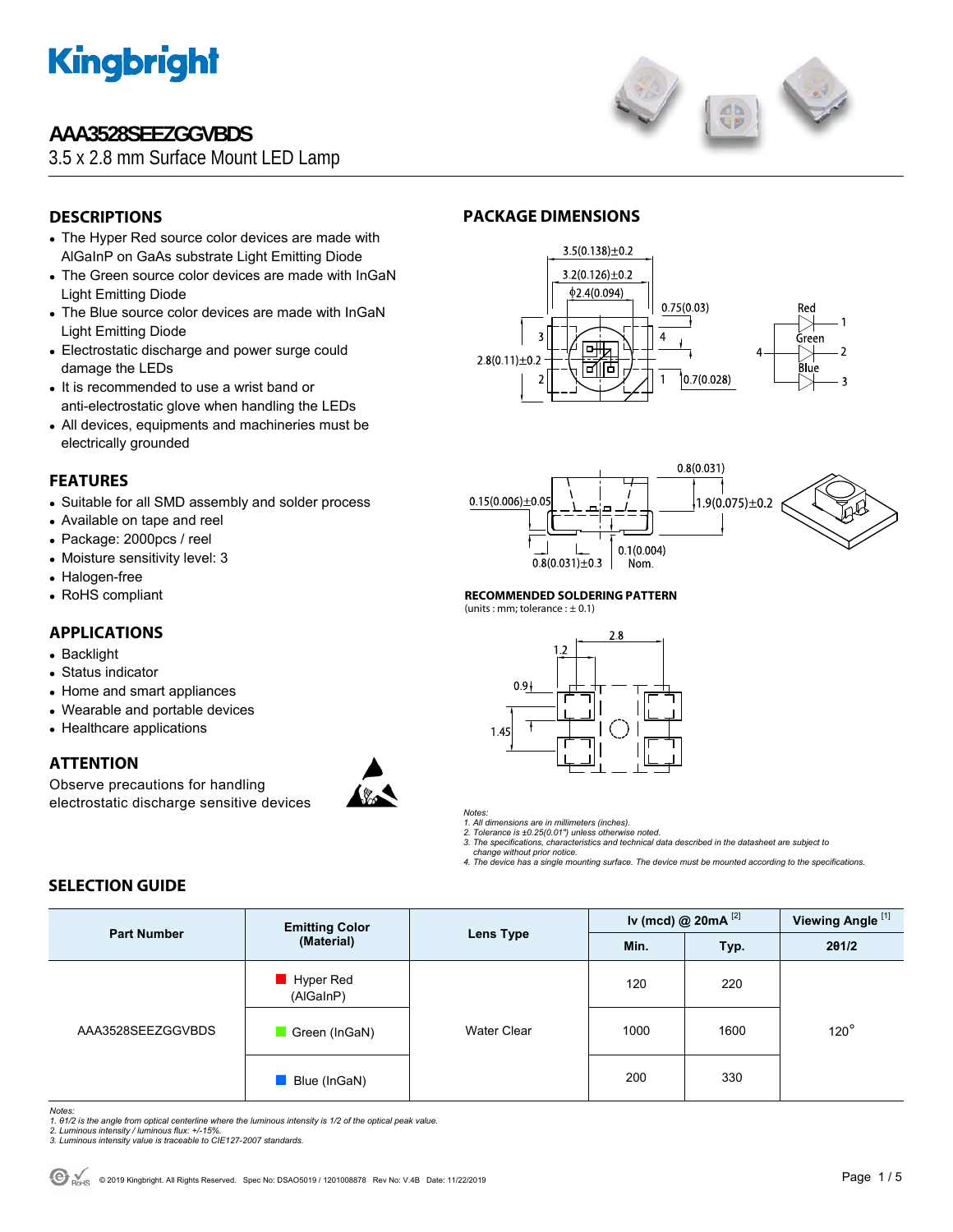## **ELECTRICAL / OPTICAL CHARACTERISTICS at T<sub>A</sub>=25°C**

| <b>Parameter</b>                                                                            |                      |                                          | Value                      |                          |                       |  |
|---------------------------------------------------------------------------------------------|----------------------|------------------------------------------|----------------------------|--------------------------|-----------------------|--|
|                                                                                             | Symbol               | <b>Emitting Color</b>                    | Typ.                       | Max.                     | Unit                  |  |
| Wavelength at Peak Emission $I_F$ = 20mA                                                    | $\lambda_{\rm peak}$ | <b>Hyper Red</b><br>Green<br><b>Blue</b> | 630<br>520<br>465          |                          | nm                    |  |
| Dominant Wavelength $I_F = 20 \text{mA}$                                                    | $\lambda_{dom}$ [1]  | <b>Hyper Red</b><br>Green<br><b>Blue</b> | 621<br>525<br>470          | $\overline{\phantom{a}}$ | nm                    |  |
| Spectral Bandwidth at 50% $\Phi$ REL MAX<br>$I_F = 20mA$                                    | Δλ                   | Hyper Red<br>Green<br><b>Blue</b>        | 20<br>35<br>22             |                          | nm                    |  |
| <b>Hyper Red</b><br>C<br>Capacitance<br>Green<br><b>Blue</b>                                |                      |                                          | 25<br>100<br>100           | $\overline{\phantom{a}}$ | pF                    |  |
| Forward Voltage $I_F = 20mA$                                                                | $V_F$ <sup>[2]</sup> | Hyper Red<br>Green<br><b>Blue</b>        | 2.0<br>3.2<br>3.3          | 2.5<br>4.0<br>4.0        | $\vee$                |  |
| Reverse Current ( $V_R$ = 5V)                                                               | $I_R$                | <b>Hyper Red</b><br>Green<br><b>Blue</b> |                            | 10<br>50<br>50           | μA                    |  |
| Temperature Coefficient of $\lambda_{peak}$<br>$I_F$ = 20mA. -10°C < T < 85°C               | $TC_{\lambda peak}$  | <b>Hyper Red</b><br>Green<br><b>Blue</b> | 0.13<br>0.05<br>0.04       |                          | $nm$ <sup>o</sup> $C$ |  |
| Temperature Coefficient of $\lambda_{\text{dom}}$<br>$I_F = 20mA$ , -10°C $\le T \le 85$ °C | $TC_{\lambda dom}$   | <b>Hyper Red</b><br>Green<br><b>Blue</b> | 0.06<br>0.03<br>0.03       | $\overline{\phantom{a}}$ | $nm$ <sup>o</sup> $C$ |  |
| Temperature Coefficient of $V_F$<br>$I_F = 20mA$ , -10°C $\le T \le 85$ °C                  | $TC_{V}$             | <b>Hyper Red</b><br>Green<br><b>Blue</b> | $-1.9$<br>$-2.9$<br>$-2.9$ |                          | $mV$ <sup>o</sup> $C$ |  |

*Notes:* 

*1. The dominant wavelength (λd) above is the setup value of the sorting machine. (Tolerance λd: ±1nm. )* 

*2. Forward voltage: ±0.1V. 3. Wavelength value is traceable to CIE127-2007 standards.* 

*4. Excess driving current and / or operating temperature higher than recommended conditions may result in severe light degradation or premature failure.* 

# **ABSOLUTE MAXIMUM RATINGS at T<sub>A</sub>=25°C**

|                                              | Symbol                  | Value            |       |             |             |
|----------------------------------------------|-------------------------|------------------|-------|-------------|-------------|
| <b>Parameter</b>                             |                         | <b>Hyper Red</b> | Green | <b>Blue</b> | <b>Unit</b> |
| Power Dissipation                            | $P_D$                   | 75               | 120   | 120         | mW          |
| Reverse Voltage                              | $V_R$                   | 5                | 5     | 5           | $\vee$      |
| Junction Temperature                         | $T_{j}$                 | 115              | 115   | 115         | $^{\circ}C$ |
| <b>Operating Temperature</b>                 | $T_{op}$                | $-40$ to $+85$   |       |             | $^{\circ}C$ |
| Storage Temperature                          | $T_{\text{stg}}$        | $-40$ to $+85$   |       |             | $^{\circ}C$ |
| DC Forward Current                           | lF.                     | 30               | 30    | 30          | mA          |
| Peak Forward Current                         | $I_{FM}$ <sup>[1]</sup> | 195              | 100   | 100         | mA          |
| Electrostatic Discharge Threshold (HBM)      |                         | 3000             | 450   | 250         | V           |
| Thermal Resistance (Junction / Ambient)      | $R_{th}$ ja $^{[2]}$    | 270              | 230   | 270         | °C/W        |
| Thermal Resistance (Junction / Solder point) | $R_{th}$ JS $^{[2]}$    | 140              | 100   | 150         | °C/W        |

Notes:<br>1. 1/10Duty Cycle , 0.1ms Pulse Width .<br>2. R<sub>th JA</sub>, R<sub>th JS</sub> Results from mounting on PC board FR4 (pad size≥16 mm<sup>2</sup> per pad).<br>3. Relative humidity levels maintained between 40% and 60% in production area are rec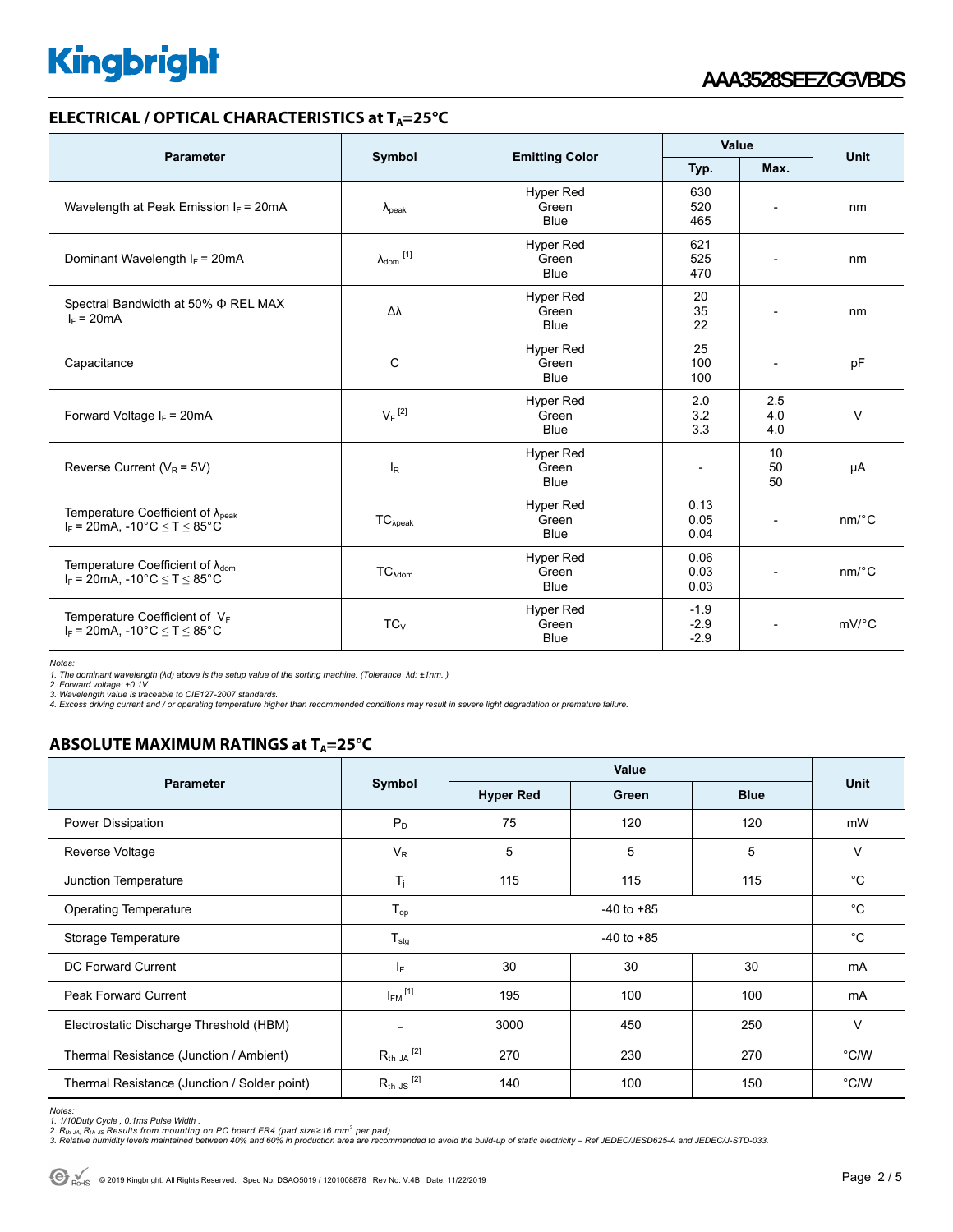# **AAA3528SEEZGGVBDS**





**HYPER RED** 



**Ambient Temperature**



**Forward Current vs. Forward Voltage** 50  $T_a = 25 °C$ Forward current (mA) 40 Forward current (mA) 30 20 10 0 2.0 2.5 3.0 3.5 4.0 4.5 Forward voltage (V)





**GREEN** 

**BLUE** 

**Forward Current Derating Curve Luminous Intensity vs.** 

Luminous intensity normalised at Luminous intensity normalised at -40 -20 0 20 40 60 80 100 Ambient temperature (°C)

**Ambient Temperature**



**Forward Current vs. Forward Voltage**



**Luminous Intensity vs.** 

Forward current (mA)

0 10 20 30 40 50

Forward current (mA)

**Forward Current Derating Curve Luminous Intensity vs.** 

**Ambient Temperature**

2.5



0.5 1.0 1.5 2.0



C ROME © 2019 Kingbright. All Rights Reserved. Spec No: DSAO5019 / 1201008878 Rev No: V.4B Date: 11/22/2019 **Page 3 / 5** 

Luminous intensity normalised at 20 mA

0.0 0.5 1.0 1.5 2.0 2.5

0.0 0.5 1.0 1.5 2.0 2.5

Luminous intensity normalised at 20 mA

Luminous intensity normalised at

 $T_a = 25 °C$ 

**Forward Current**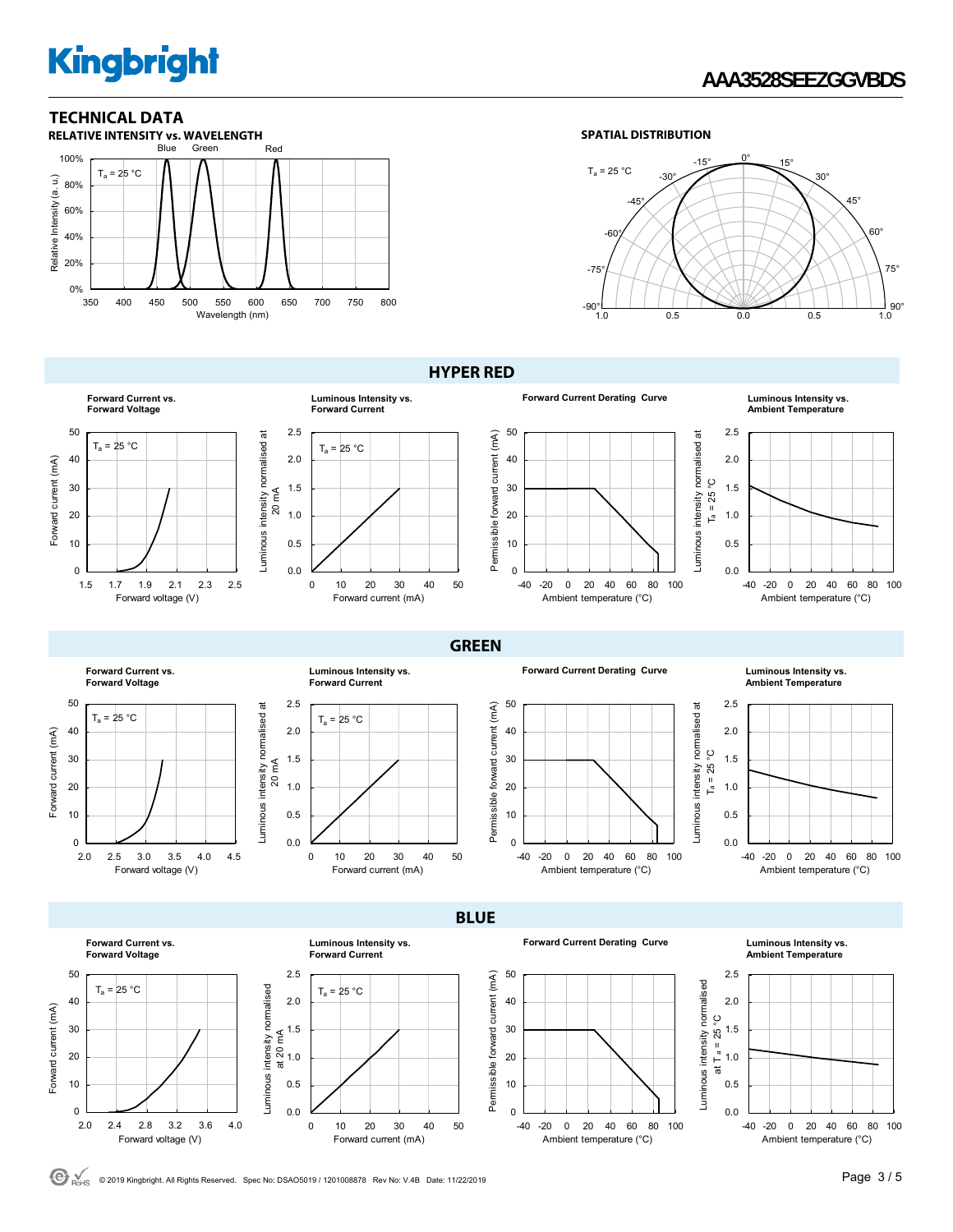# **AAA3528SEEZGGVBDS**

#### **REFLOW SOLDERING PROFILE for LEAD-FREE SMD PROCESS**





**REEL DIMENSION** (units : mm)

30

6



*Notes:* 

*1. Don't cause stress to the LEDs while it is exposed to high temperature. 2. The maximum number of reflow soldering passes is 2 times.* 

*3. Reflow soldering is recommended. Other soldering methods are not recommended as they might cause damage to the product.* 

## **HANDLING PRECAUTIONS**

Compare to epoxy encapsulant that is hard and brittle, silicone is softer and flexible. Although its characteristic significantly reduces thermal stress, it is more susceptible to damage by external mechanical force. As a result, special handling precautions need to be observed during assembly using silicone encapsulated LED products. Failure to comply might lead to damage and premature failure of the LED.

1. Handle the component along the side surfaces by using forceps or appropriate tools.



2. Do not directly touch or handle the silicone lens surface. It may damage the internal circuitry.



- 4-1. The inner diameter of the SMD pickup nozzle should not exceed the size of the LED to prevent air leaks.
- 4-2. A pliable material is suggested for the nozzle tip to avoid scratching or damaging the LED surface during pickup.
- 4-3. The dimensions of the component must be accurately programmed in the pick-and-place machine to insure precise pickup and avoid damage during production.
- 5. As silicone encapsulation is permeable to gases, some corrosive substances such as  $H_2S$  might corrode silver plating of lead frame. Special care should be taken if an LED with silicone encapsulation is to be used near such substances.

3. Do not stack together assembled PCBs containing exposed LEDs. Impact may scratch the silicone lens or damage the internal circuitry.